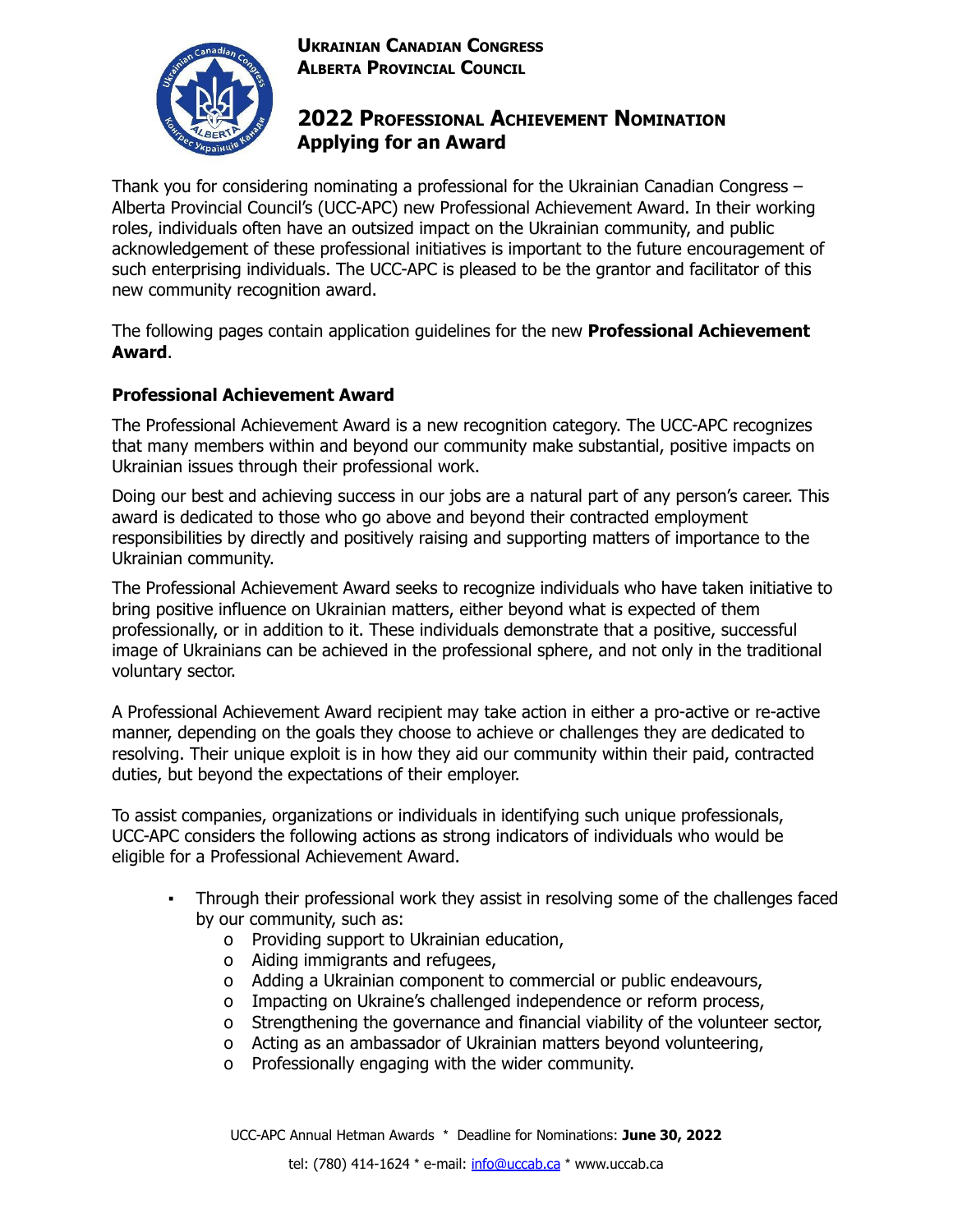- Specific examples of this work could include, but are not limited to:
	- o Strengthening the professional development and opportunities of Ukrainian youth;
	- o Directly aiding Ukraine in the many challenges it faces;
	- o Introducing a significant Ukrainian component to cultural or commercial endeavours;
	- o Directly impacting upon government policy, resulting in a positive influence on our community or the broader community;
	- o Inspiring others to take a professional interest in Ukrainian matters;
	- o Helping build on the positive public image of Ukraine and Ukrainians;
	- o Initiating the creation or strengthening of a professional group that directly impacts on the commercial or cultural success of members of the Ukrainian community;
	- o Initiating the creation or strengthening of an academic centre or group that directly impacts on the teaching, research or publishing success of Ukrainian education.

All award recipients will be publicly honoured at the Annual Hetman Awards Gala. More information about the format of this year's celebration will follow.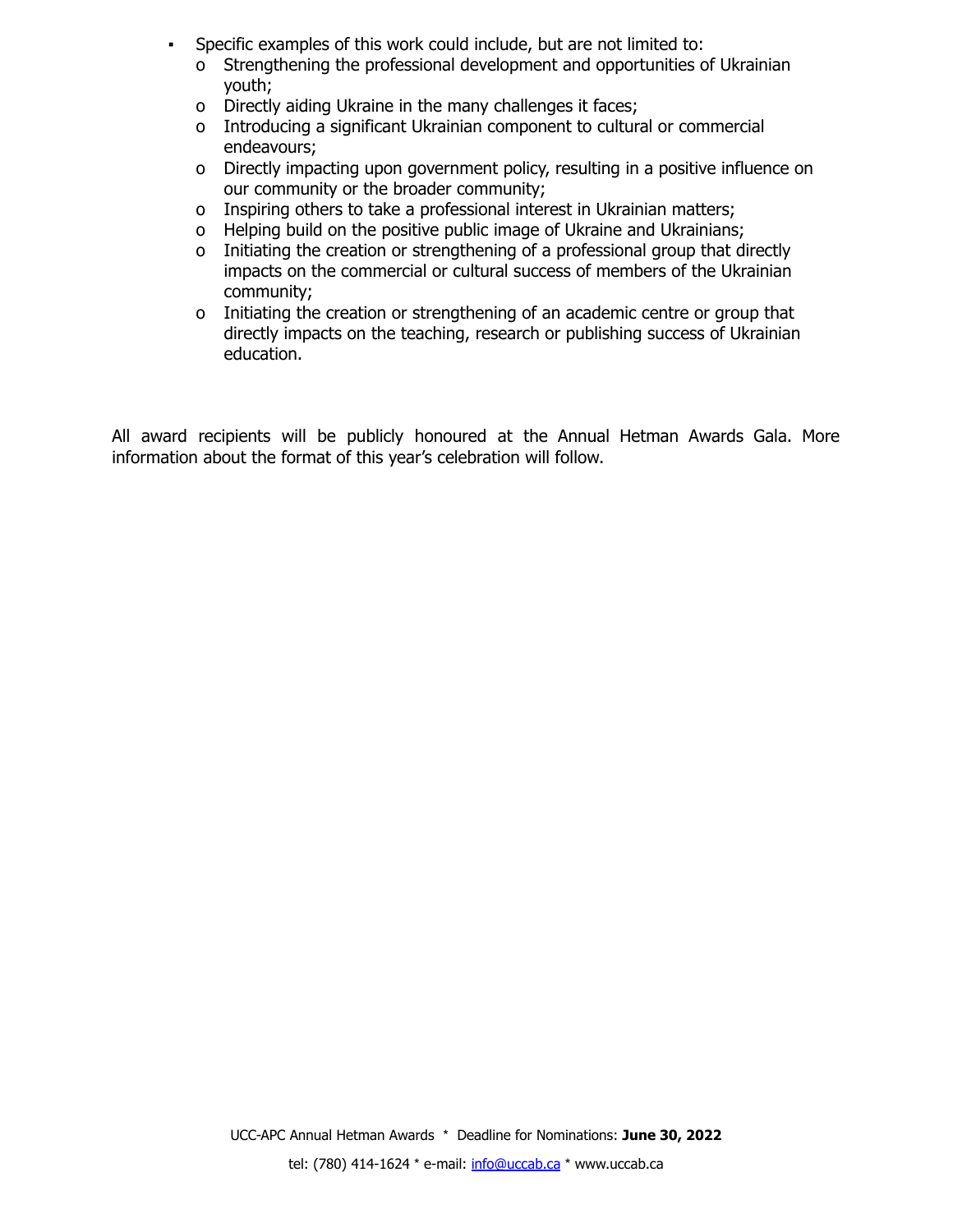## **Crafting your Application**

Please review the instructions carefully. The adjudicators of these applications are instructed to only base their decisions on the content of the information contained in the application. To ensure that your candidate has the strongest application possible, please include only factual information. While subjective or job-related statements such as "The candidate worked well with clients and regularly met their sales quota," are important in painting a picture of the professional level of the candidate, these qualities cannot form the foundation of the application. The examples provided should be as concrete as possible.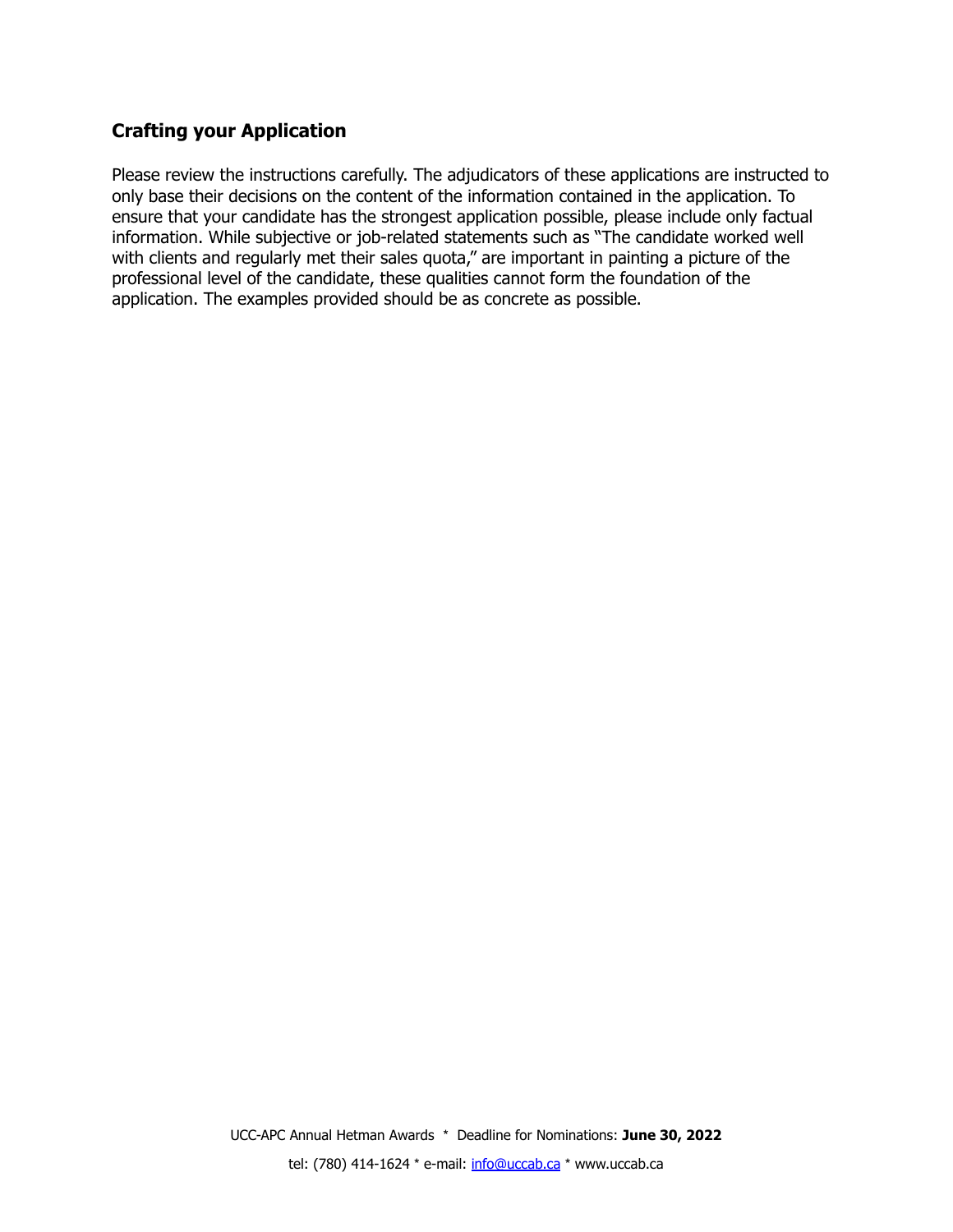

**UKRAINIAN CANADIAN CONGRESS ALBERTA PROVINCIAL COUNCIL**

# **2022 Inaugural Professional Achievement Award - Nomination Form**

The UCC-APC Inaugural Professional Achievement Awards are dedicated to the celebration of enterprising professionals who, through their work, have impacted positively on the Ukrainian community.

The UCC-APC welcomes nominations from any company, organization or individual in Alberta. All award recipients will be publicly honoured at the Annual Hetman Awards Gala.

It is the responsibility of the nominating organization/group/individual to review and abide by the guidelines provided in this package. If the nomination package is not correctly submitted, or is incomplete, it will be assumed that the Nominee has not met the criteria.

Please note, nominees for the Professional Achievement Award should be those whose impact is in the professional sphere, beyond that of the Hetman Award or Exemplary Volunteer Award. Those awards have separate nomination forms.

Decisions of the UCC-APC Professional Achievement Awards Committee are final.

| <b>Nominee</b> (please print)                                                                    | <b>Nominator</b> (please print)                                                                          |
|--------------------------------------------------------------------------------------------------|----------------------------------------------------------------------------------------------------------|
|                                                                                                  |                                                                                                          |
| Name of Nominee                                                                                  | Name of Nominator                                                                                        |
| Nominee's Professional Title / Role                                                              | Professional Title / Role of Nominator                                                                   |
| Name of Company / Institution / Organization                                                     | Name of Company / Institution / Organization                                                             |
| <b>Address</b>                                                                                   | <b>Address</b>                                                                                           |
| City/ Postal Code                                                                                | City/ Postal Code                                                                                        |
| Telephone number(s)                                                                              | Telephone number(s)                                                                                      |
| Email                                                                                            | Email                                                                                                    |
| Category:                                                                                        | I hereby declare the information contained in this<br>Nomination to be true to the best of my knowledge. |
| Please submit in person, mail or email to:                                                       |                                                                                                          |
| <b>Ukrainian Canadian Congress</b><br><b>Alberta Provincial Council</b><br>#8, 8103 - 127 Avenue | Signature of Nominator                                                                                   |
| Edmonton, AB T5C 1R9                                                                             | <b>Final Check List:</b>                                                                                 |
| Email: info@uccab.ca                                                                             | $\Box$ Informed the Nominee (or family)                                                                  |
|                                                                                                  | UCC-APC Annual Hetman Awards * Deadline for Nominations: June 30, 2022                                   |

tel: (780) 414-1624 \* e-mail: [info@uccab.ca](mailto:info@uccab.ca) \* www.uccab.ca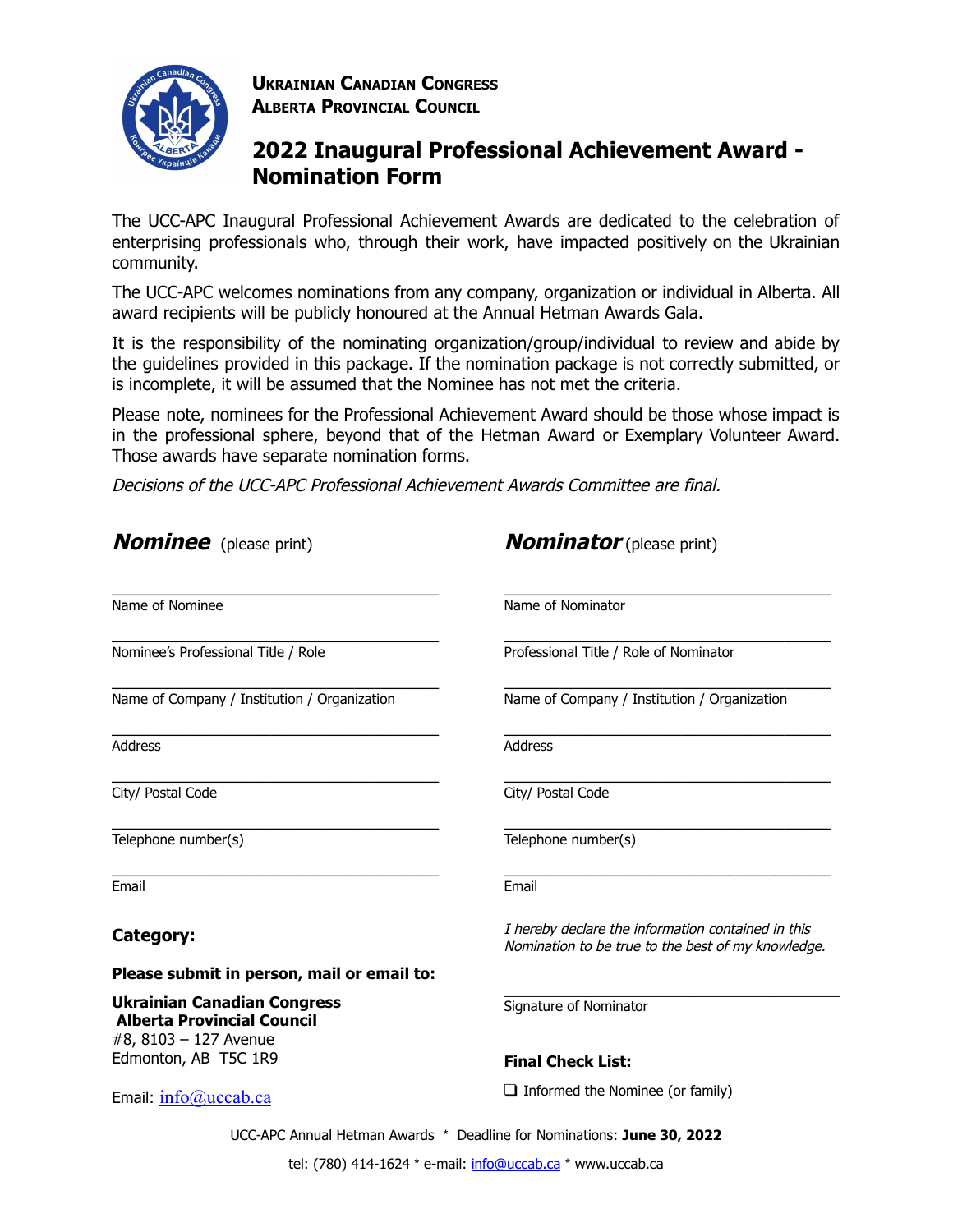❑ Nomination Form

❑ Synopsis of Nomination (1/2 page)

❑ Written responses to criteria listed in selected category (max. 3 pages)

❑ Supporting documents (max. 10 pages and 2 audio/visual clips)

❑ Colour photo (close-up 4"x5"), preferably in a professional setting and in digital format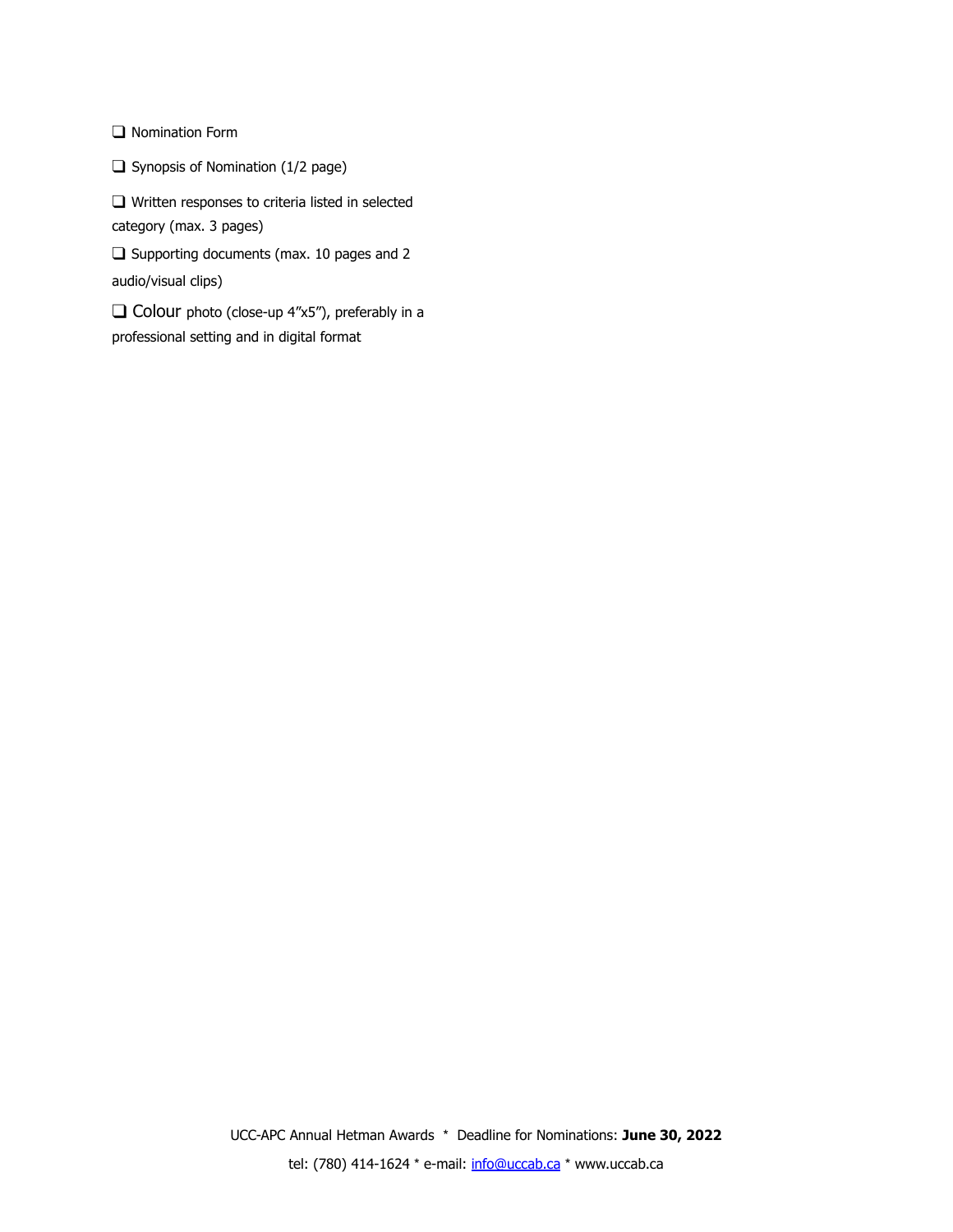### **Nomination Guidelines**

- 1. Completed entries must be received by 4:30 p.m. on June 30, 2020 (Mountain Standard Time). Late entries will not be accepted.
- 2. All nominations must include the nomination form, complete with a **half page synopsis** of the nomination and **a photo of the nominee** (4"x5"), preferably in electronic format, which may be used for public relations purposes. Photos that include an element of the nominee's professional work are encouraged (ex. uniform, official work photo, etc.). The synopsis and the photo will be printed in the Hetman Awards brochure for the nominee awards banquet. Nominations without the synopsis and the photo will not be considered.
- 3. The criteria listed under each category must be numbered and addressed separately in written form. Entries will be judged on the information provided. Therefore, the written responses should contain complete, clear, concise answers to criteria. Written responses should be no more than three pages (12 point font with 1 inch margins) in length.
- 4. Supporting documents are accepted, but should only enhance the narrative. No more than 10 pages of supporting documents and two audio/visual clips are allowed. Letters of support from professional groups, Ukrainian and Ukrainian-Canadian organizations, or individuals directly impacted by the Nominee will also be accepted. These must be presented with the completed application.

### **Selection Process**

The Professional Achievement Awards Committee will make final selections for each award from among all Nominations received at the UCC-APC office. Up to 2 individuals may be recognized in this category. All categories will be awarded based on the information provided. Therefore, a comprehensive nomination is essential. If, in the judgment of the Selection Committee, there is insufficient information presented within the nomination package to reasonably adjudicate, it will be assumed that the Nominee has not met the criteria. The nominee will



be informed of this and encouraged to again apply in the next year with an improved nomination package. If no Nominees meet the criteria in this category, an award may not be given.

It is the responsibility of the Nominating company, organization, group, or individual to inform and receive consent of the Nominee for their nomination.

The Nominating company, organization, group, or individual are encouraged to provide event tickets for colleagues and host their Award recipients.

The Professional Achievement Award Selection Committee that adjudicates the nominations is comprised of individuals who have achieved a high level of impact on the Ukrainian community through their professional work.

**\*\*\*Important:** The Professional Achievement Award is unique among the UCC-APC awards in that the committee *will* accept nominations that are enhanced with resumes, news articles or appearances, company reports, etc. in addition to concise responses to the criteria outlines in each category. Letters of recommendation are accepted, but must be included with the original submission at the time of the application.

UCC-APC Annual Hetman Awards \* Deadline for Nominations: **June 30, 2022**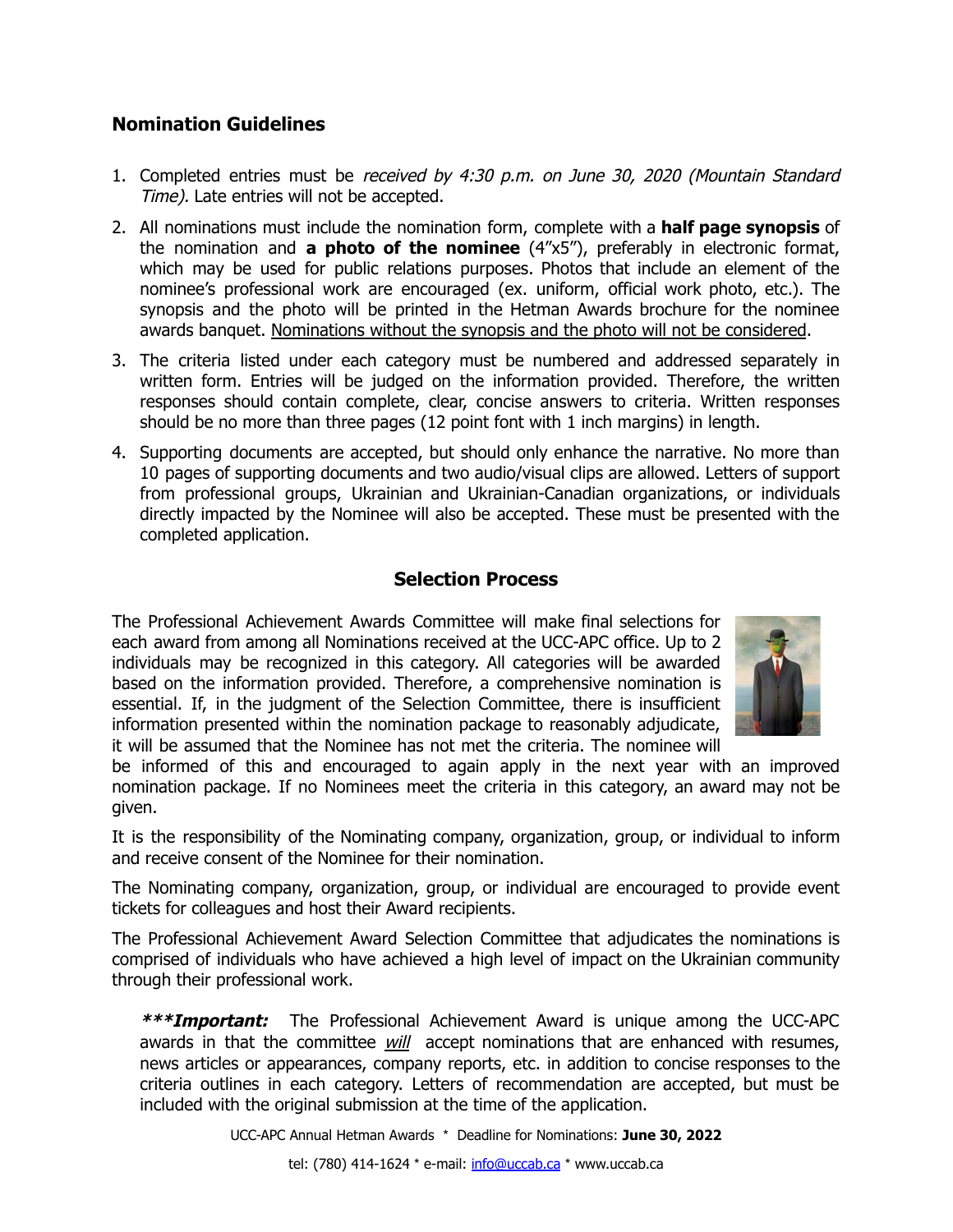Should the application not meet the guidelines and/or the check boxes are not completed, the application will be returned to the nominator with an explanation as to the reason.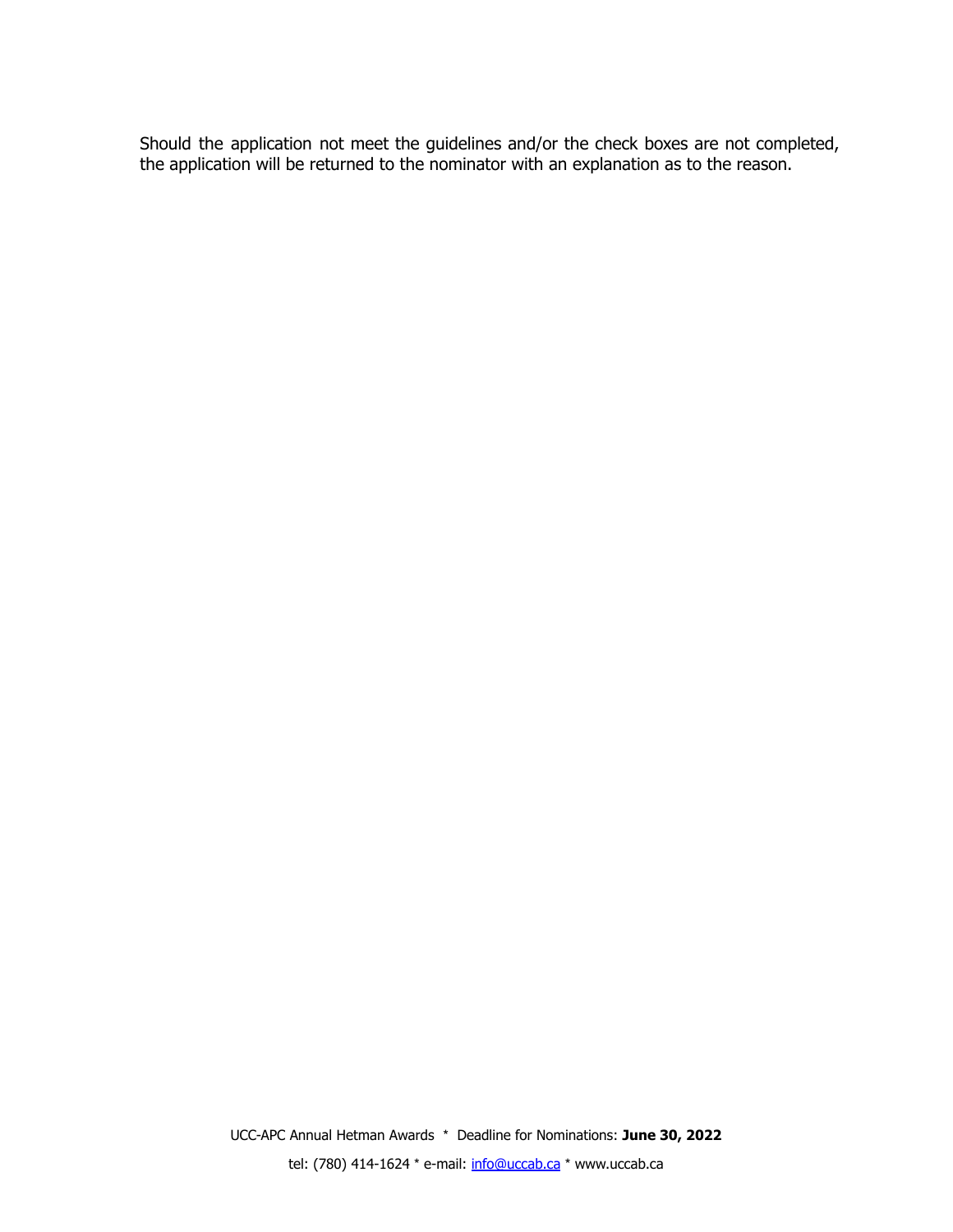### **Category: Professional Achievement Award**

Individuals nominated in this category must demonstrate:

- *●* A vision and desire to make <sup>a</sup> positive impact;
- *●* The fact that their Ukrainian-related initiative goes beyond the regular expectations of their job position;
- *●* Made <sup>a</sup> considerable, direct and positive impact on Ukrainians and/or the Ukrainian Canadian community in Alberta and/or around the world.

Please attach detailed written responses to the following questions listing your Nominee's specific achievements (not to exceed 3 pages). Your responses should correspond to the numbers listed below. Supporting documents may be included (see Nomination Guidelines).

- If the Nominee has more than one initiative for which they deserve recognition, please use the format below for each. Group your answers as they relate to each initiative.
	- 1. Describe the roles and responsibilities of the Nominee with respect to their professional activities.

#### Examples:

| Professional Title:                                             | Vice President - Human Resources                                      |
|-----------------------------------------------------------------|-----------------------------------------------------------------------|
| Company/Organization:                                           | Michelin Aviation Technologies Inc.                                   |
| Role of Regular Job Position:                                   | Provision of human resources support and<br>administration            |
| Ukrainian-Related Initiative:<br>Dates of Ukrainian Initiative: | Temporary foreign workers from Ukraine initiative<br>$2017$ - Present |

#### Outcome/community impact:

The nominee initiated a Ukraine-based hiring initiative under Canada's Temporary Foreign Worker Program. As part of their normal duties, the nominee aided in finding homes, schools and spousal support for the employees and their families. But the nominee also went further, and helped the families connect with Ukrainian-Canadian and broader community life. This integration not only improved the success of the foreign worker program, it led to building a stronger local Ukrainian community with motivated new members. The initiative has also led to a sharing of professional experience which the workers were able to take home with them. This led to impacts far beyond those expected, and started a regular subcontracting of skilled tasks and initiated import and export trade with the Sokil Aviation Company in Ukraine.

| Professional Title:            | Museum Curator                                                           |
|--------------------------------|--------------------------------------------------------------------------|
| Company/Organization:          | Linkberg Town Museum                                                     |
| Role of Regular Job Position:  | Curator and administrator of local museum                                |
| Ukrainian-Related Initiative:  | Initiated set-piece exhibit on early Ukrainian<br>pioneers in the region |
| Dates of Ukrainian Initiative: | $2017 - 2018$                                                            |

UCC-APC Annual Hetman Awards \* Deadline for Nominations: **June 30, 2022**